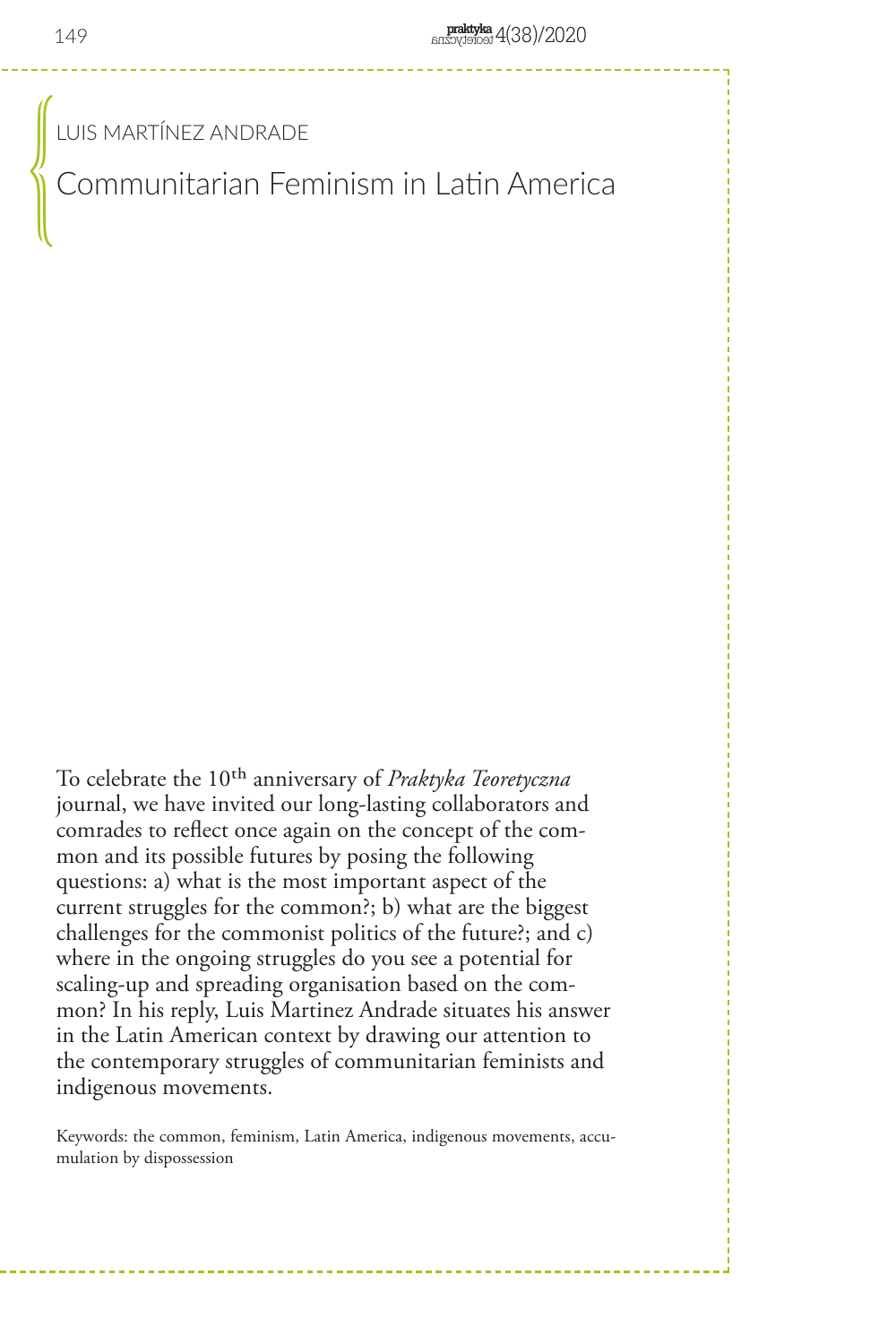Luis Martínez Andrade

Since the sixteenth century in Latin America and the Caribbean, we can observe the existence of three mechanisms that have configured "the coloniality of power" as the formation of a dependant capitalism. They are 1) land concentration by the landowners; 2) the practice of monoculture, aiming to satisfy the demand of the external markets (once also represented in the plantation regime), and 3) mining (expressed in the gold or silver cycles and, currently, in the raw material extractivism). As a result of these practices, we can observe a despoilment of natural resources, causing terrible levels of inequality and social exclusion, but also an unprecedented environmental deterioration. Furthermore, the modern/colonial dynamics of capitalism installed indigenous and Afro-descendant populations at the lowest level of the socio-economic pyramid.

For Breny Mendoza, the Honduran political scientist, the transition to neoliberal democracy implied more a continuity than a break with the ancient structures of exploitation, resulting in the configuration of the *coloniality of democracy* (Mendoza 2014, 249). Indeed, the transition to democracy sharpened the process of NGOization in the region and accelerated the process of "accumulation by dispossession" (Harvey 2005), creating the conditions – objective as well as subjective – for commoner riots, popular uprisings and ethnic/class revolts. If the *Caracazo* of 1989, the indigenous mobilizations of 1990, the Zapatista uprising of 1994 and the Cochabamba Water War in 2000, had already expressed a rejection of the policies of the *Washington consensus* applied by neoliberal governments, during the decade 2000-2010, popular movements continued to confront the extractivist logic imposed in Latin America. In this context, specifically in Bolivia and Guatemala, the proposal of *communitarian feminism* emerged at the end of the decade.

Founded in the city of La Paz in 1992, the anarchist collective *Creating Women* has been one of the main organisations responsible not only for the *decolonization of feminism*, but also for the emergence of *communitarian feminism*. From the public provocation, through the slogans (graffiti) painted on the walls of Bolivian streets ("Take your rosaries out of our ovaries", "There is nothing more similar to a right- -wing macho than a left-wing macho", "The land is not for sale, the land will be defended", "Disobedience, because of you I will be happy" or "Because Evo does not know how to be a father, he does not understand what it is to be a mother" (Cúneo & Cascó 2013, 108-111), to the production of their own theory – which de-patriarchates the forms of social organization, some militants of this group, each in their own way,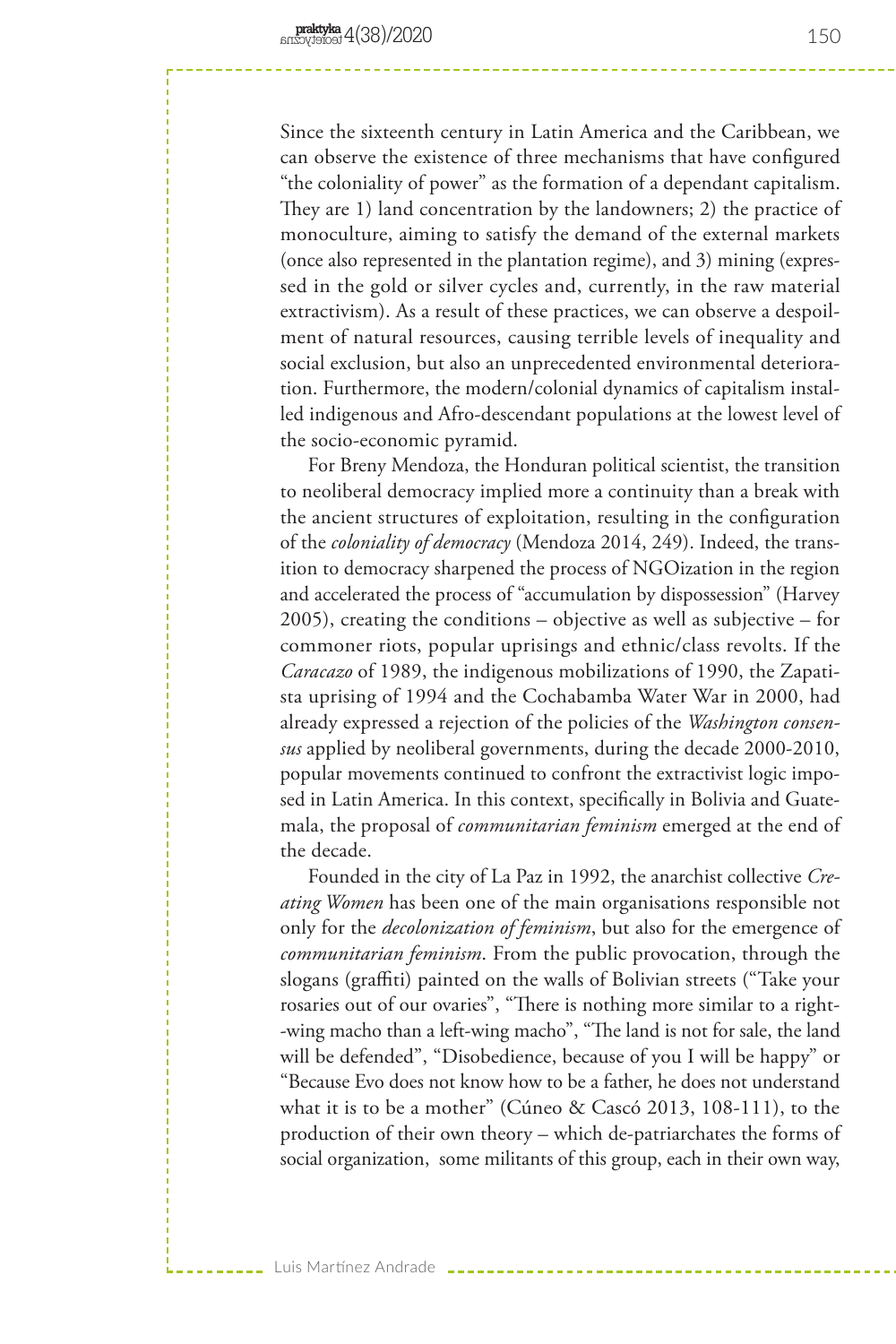have denounced the dire consequences of "the technocracy of gender". Although some of them took different paths in 2002, their criticisms and approaches continued to confront the ideological and historical bases of patriarchal violence.

Distancing herself from the supposed theory of harmonic complementarity between men and women that reigned in pre-Columbian societies, Julieta Paredes argues that a "patriarchal connection" occurred during the colonization of the Americas, when white men established a sort of a *masculine pact* with indigenous men to subdue the women of their respective communities, and thus exclude them from the political arena. In 2010, the Bolivian Aymara feminist Julieta Paredes, in her work *Hilando Fino. From communitarian feminism*, made not only an epistemological break with Western feminism, but also demystified of the notion of chacha-warmi, through a reconceptualization of the complementary couple. In this regard she writes that: "The community is made up of women and men as two essential, complementary, non- -hierarchical, reciprocal and autonomous from each other halves. Which does not necessarily mean compulsory heterosexuality, because we are not talking about a couple, but about political representation, we are not talking about family, but about community" (Paredes 2013, 87). Without falling into simplistic oppositions, I consider that Julieta Paredes' proposal is fundamental for avoiding the *essentialisms* of some political perspectives.

It is important to mention that in Julieta Paredes' text the question of social interventions from the body is central both for the de-patriarchalization of social relations and for the defence of the conditions of social reproduction. Indeed, the theme of corporality (and its care) is closely linked to the issue of defending the territory. Hence, it is not fortuitous that in the struggles of popular and liberation movements in Latin America and the Caribbean, the body/territory link occupies a privileged place. From the city of Esquel, located in Argentinian province of Chubut, to the sacred territory of Wirikuta (Mexican state of San Luis Potosí), passing through the Peruvian city of Cajamarca and San José del Golfo in Guatemala, we can observe that conflicts over mining projects have increased in recent years. However, we also observe a relationship between socio-environmental and feminist struggles. In that sense, Lorena Cabnal recognizes that: "the defence of the territory-land so that it is free from mining is very generalized, but within it live the bodies of women, which are experiencing oppression and violence. Hence the approach to recovery and defence of the very first territory; territory- -body" (quoted in: Cúneo & Cascó 2013, 363).

Distancing herself from the supposed theory of harmonic complementarity between men and women that reigned in pre-Columbian societies, Julieta Paredes argues that a "patriarchal connection" occurred during the colonization of the Americas, when white men established a sort of a *masculine pact* with indigenous men to subdue the women of their respective communities, and thus exclude them from the political arena.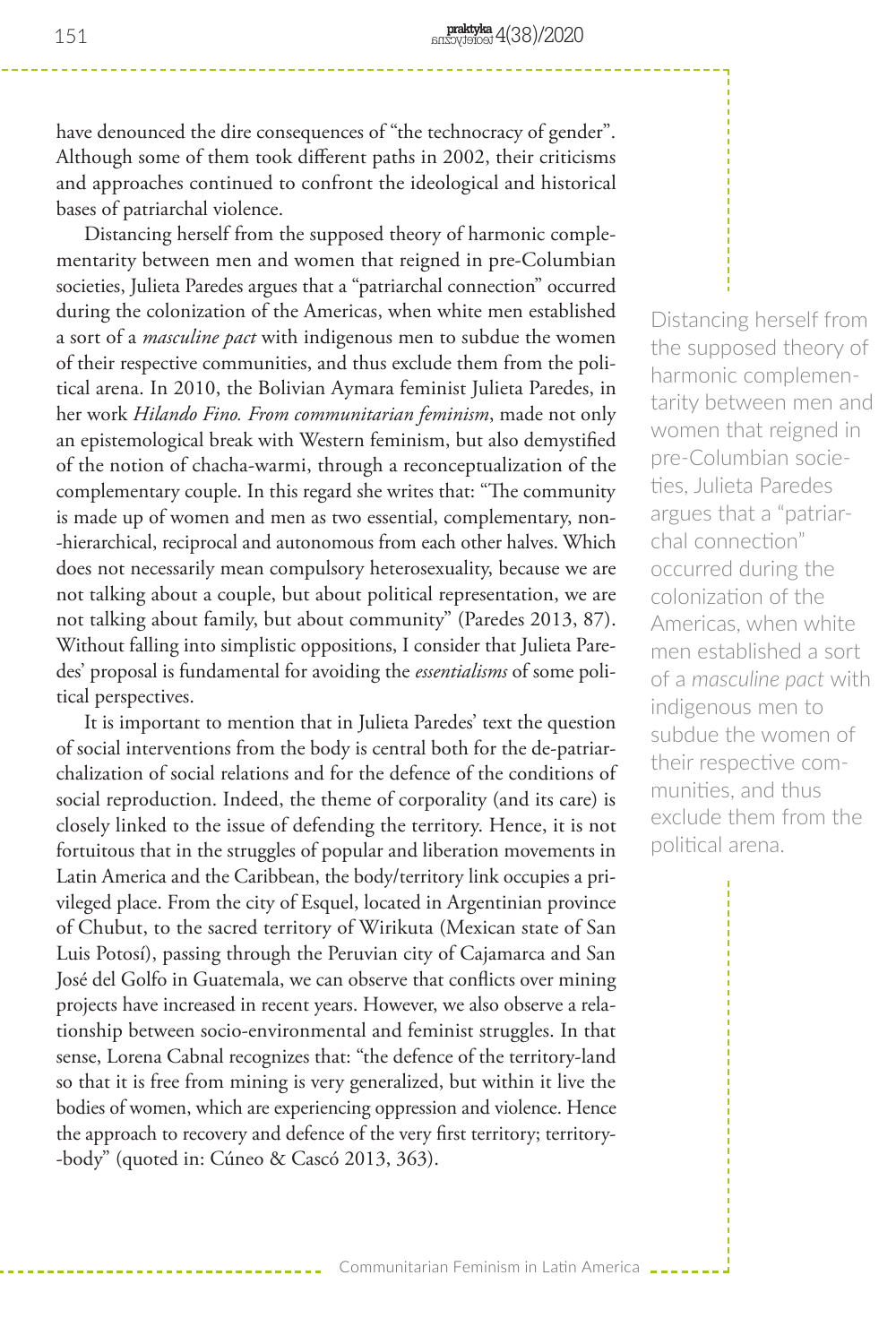It was precisely during those years that the mining consortiums increased their presence in the region, and by 2009 the conflict between the government and the communities had become unavoidable. In this way, the slogan "recovery and defence of the territory", central in the fight against mining projects, also became the basis of community feminism.

The Mayan communitarian feminist Lorena Cabnal, after having studied psychology at the University of San Carlos in Guatemala, in 2002 made the decision to go to the mountain of Xalapán. Two years later, with other colleagues, she founded Amixmasaj (association of indigenous women of Santa María de Xalapán), an autonomous organization that under the idea of "defense of the land-body territory" carried out a very important awareness-raising work in the Guatemalan department of Jalapa. It was precisely during those years that the mining consortiums increased their presence in the region, and by 2009 the conflict between the government and the communities had become unavoidable. In this way, the slogan "recovery and defence of the territory", central in the fight against mining projects, also became the basis of community feminism. Although Julieta Paredes and Lorena Cabnal agreed and exchanged views on patriarchal domination during the celebration of the VIII Latin American and Caribbean Feminist Lesbian Meeting organized from October 2010 in Guatemala City, it was not until 2012 that they began to share common ideas focused on communitarian feminism (see. Falquet 2014).

For his part, David Harvey proposes that the new dynamics of capital should be understood through the notion of "accumulation by dispossession", where the *enclosure of the commons* and the liberalization of markets become the main features of neoliberalism. The violent character of capital is expressed through the expropriation of land and knowledge of indigenous and peasant communities. According to Harvey, the general expansionist logic of the capitalist system tends to take refuge in new territories or spaces, in order to continue the incessant search for profit. That is why the struggles in defence of the territory – or even of common goods - represent a moment of rupture with the system. It is not coincidental that Harvey identifies the 1994 uprising of the indigenous Zapatista Army of National Liberation in Mexico with the fight against the privatization of the commons.

In Guatemala, for more than five years now, the National Movement of Weavers, led by the *Asociación Femenina para el Desarrollo de Sacatepéquez* (AFEDES), has fought for the recognition of the collective property of indigenous peoples against the merchandising of the Mayan culture and of textile art and, therefore, faces the logic of privatization of the neoliberal model. One can also mention the Mayan indigenous movement that opposes the process of "accumulation by dispossession" expressed in the "Renace Hydroelectric Complex", which was built by a Spanish emporium and pollutes the Cahabón River. It goes without saying that the ecological and feminist dimension is present in these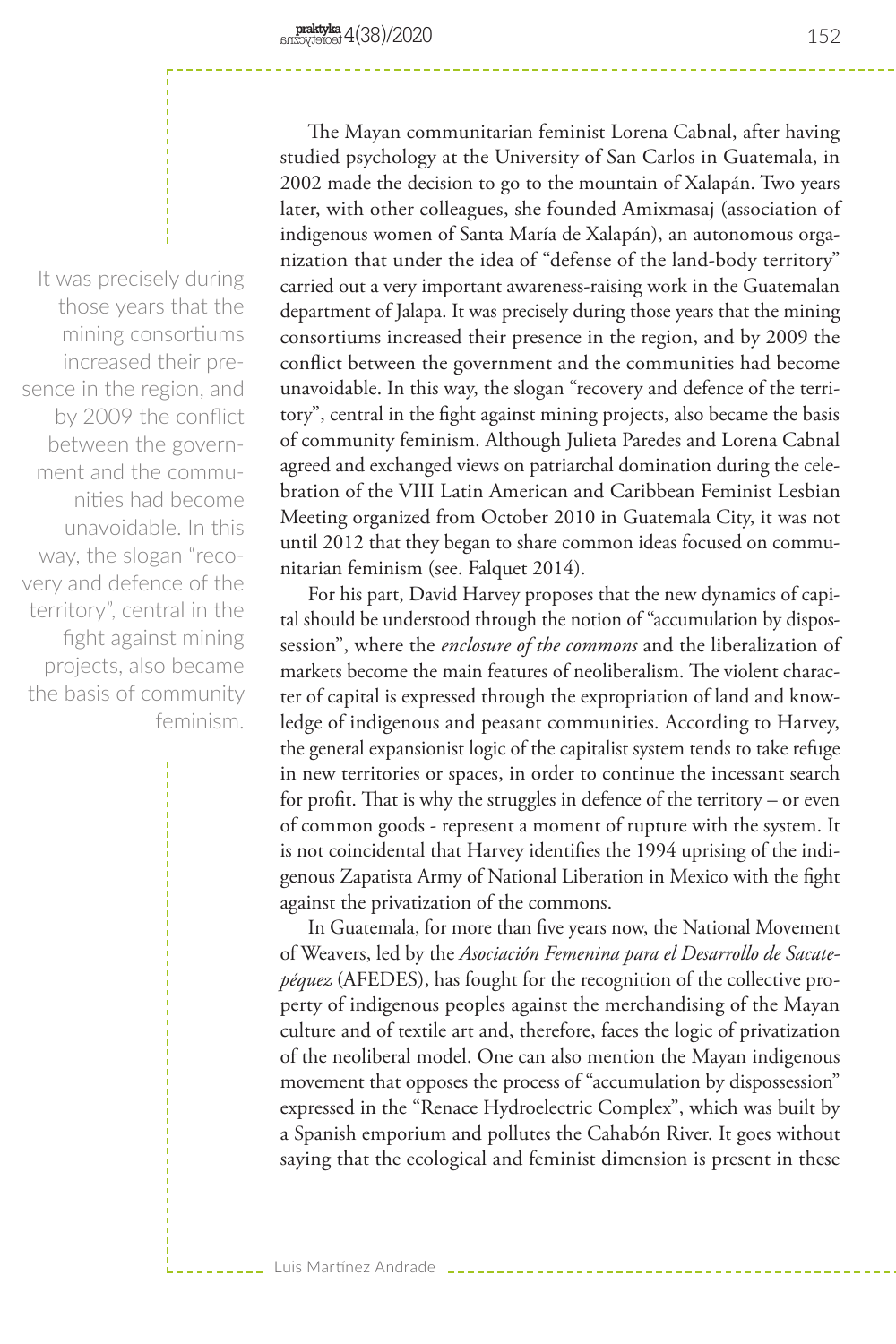struggles. In this sense, the defence of the commons by communitarian feminism is important not only for the anti-capitalist and anti-imperialist struggles in this new millennium, but it is also a key piece in the design of an *eco-socialist project* which, paraphrasing the Marxist thinker José Carlos Mariátegui, will be a *heroic creation*.

## **References**

- Falquet, Jules. 2014. "Las feministas autónomas latinoamericanas y caribeñas: veinte años de disidencias." *Universitas Humanística* 78: 39-63.
- Harvey, David. 2005. *The New Imperialism*. Oxford: Oxford University Press.
- Mendoza, Breny. 2014. *Ensayos de crítica feminista en Nuestra América*. Meksyk: Herder.
- Paredes, Julieta. 2013. *Hilando Fino. From communitarian feminism*. Trans. Margaret Cerullo and Antonia Carcelen-Estrada. https://www. academia.edu/40014628/Hilando\_Fino\_Perspectives\_from\_Communitarian Feminism [accessed: 05.02.2020].

 In this sense, the defence of the commons by communitarian feminism is important not only for the anti- -capitalist and anti- -imperialist struggles in this new millennium, but it is also a key piece in the design of an eco-socialist project.